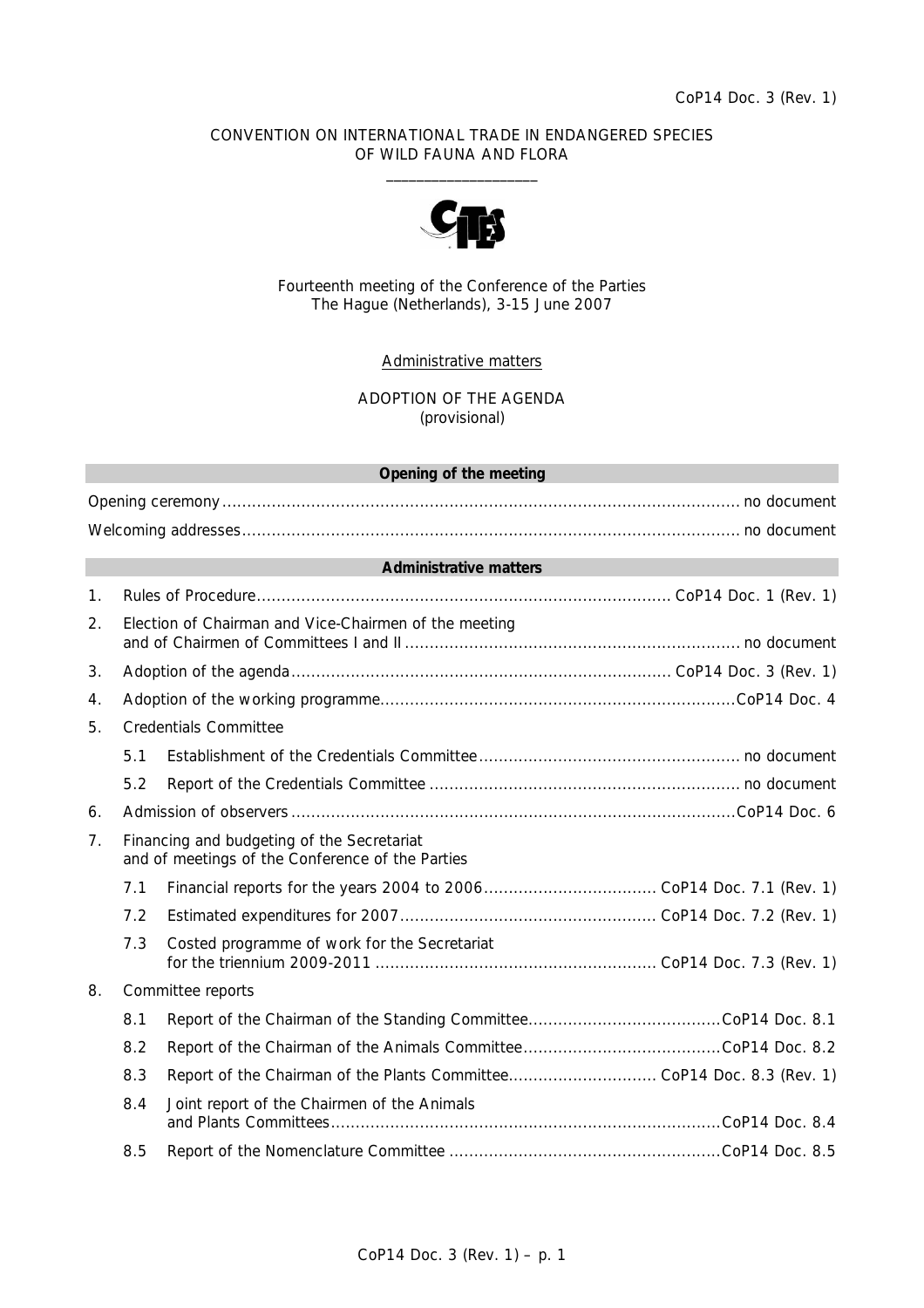| 9.  |                                                                                  |                                                                                      |  |  |
|-----|----------------------------------------------------------------------------------|--------------------------------------------------------------------------------------|--|--|
|     | 9.1.                                                                             |                                                                                      |  |  |
|     | 9.2                                                                              |                                                                                      |  |  |
|     | 9.3                                                                              |                                                                                      |  |  |
|     | 9.4                                                                              |                                                                                      |  |  |
|     |                                                                                  | <b>Strategic matters</b>                                                             |  |  |
|     |                                                                                  |                                                                                      |  |  |
| 11. |                                                                                  |                                                                                      |  |  |
|     |                                                                                  |                                                                                      |  |  |
| 13. | Addis Ababa Principles and Guidelines                                            |                                                                                      |  |  |
|     | 14. CITES and livelihoods (Argentina, China, Germany and Nicaragua)CoP14 Doc. 14 |                                                                                      |  |  |
| 15. |                                                                                  |                                                                                      |  |  |
| 16. |                                                                                  |                                                                                      |  |  |
| 17. | Cooperation between Parties and promotion of multilateral measuresCoP14 Doc. 17  |                                                                                      |  |  |
| 18. |                                                                                  | Cooperation with other organizations                                                 |  |  |
|     |                                                                                  | 18.1 Cooperation with the Food and Agriculture                                       |  |  |
|     |                                                                                  | 18.2 Cooperation between CITES and ITTO regarding                                    |  |  |
|     |                                                                                  | 18.3 Statements from representatives of other conventions and agreements no document |  |  |
| 19. |                                                                                  | Dialogue meetings                                                                    |  |  |
|     |                                                                                  |                                                                                      |  |  |
|     |                                                                                  | 19.2 Results of the dialogue meeting on the African elephant CoP14 Doc. 19.2         |  |  |
|     |                                                                                  | Interpretation and implementation of the Convention                                  |  |  |
|     |                                                                                  | Review of Resolutions and Decisions                                                  |  |  |
|     |                                                                                  | 20. Review of Resolutions                                                            |  |  |
|     |                                                                                  |                                                                                      |  |  |
|     |                                                                                  |                                                                                      |  |  |
| 21. |                                                                                  | Revision of Resolution Conf. 11.16 on Ranching and trade in ranched specimens        |  |  |
|     |                                                                                  |                                                                                      |  |  |
|     |                                                                                  | Compliance and enforcement issues                                                    |  |  |
|     |                                                                                  |                                                                                      |  |  |
| 24. |                                                                                  |                                                                                      |  |  |
| 25. |                                                                                  |                                                                                      |  |  |
| 26. |                                                                                  |                                                                                      |  |  |
| 27. |                                                                                  | Disposal of illegally traded and confiscated specimens of Appendix-II                |  |  |
|     |                                                                                  | 28. Internet trade in specimens of CITES-listed species (Germany) CoP14 Doc. 28      |  |  |
| 29. |                                                                                  |                                                                                      |  |  |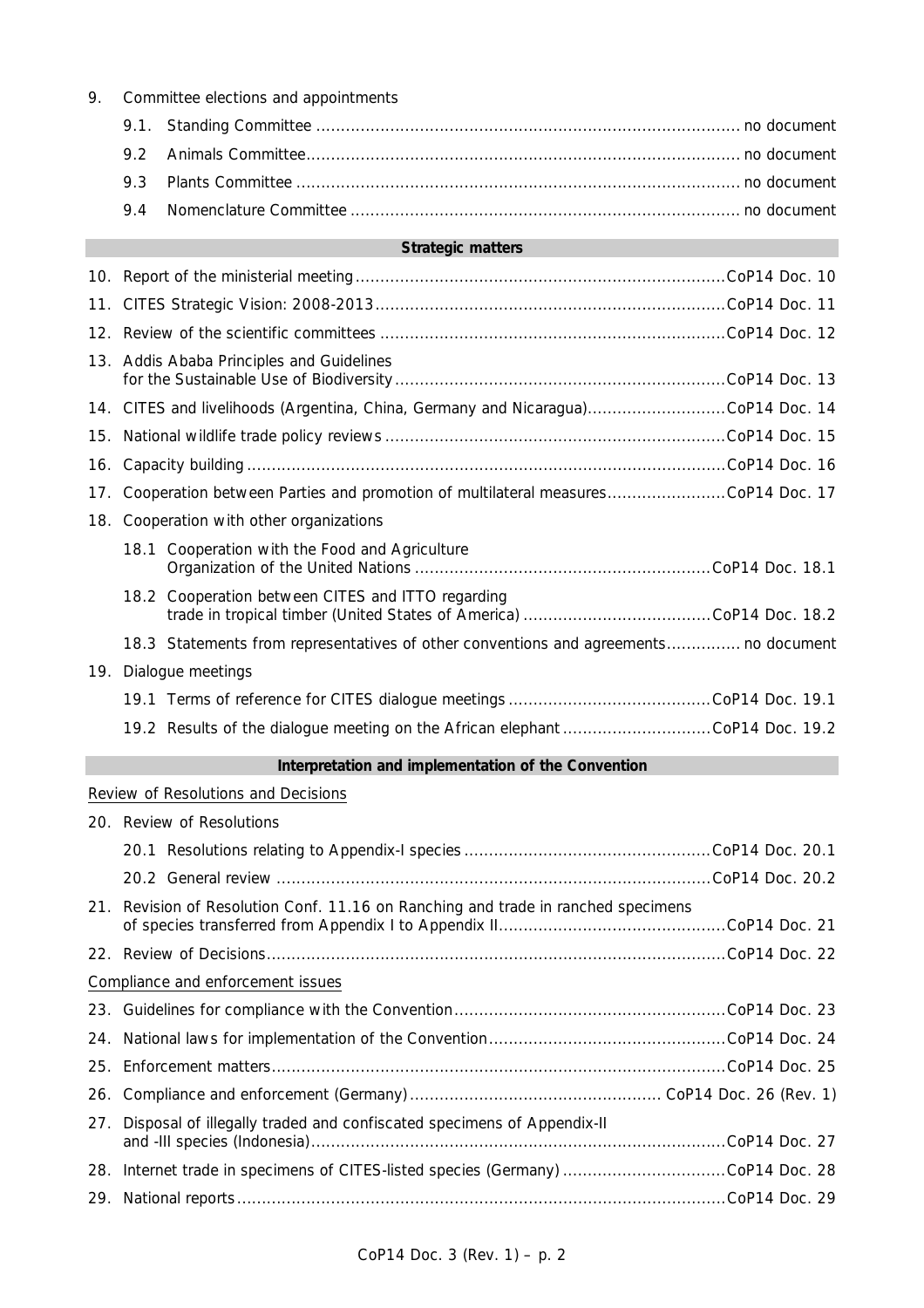|     | 30. Reporting on trade in artificially propagated plants (Switzerland)CoP14 Doc. 30       |  |  |
|-----|-------------------------------------------------------------------------------------------|--|--|
|     | 31. Monitoring of the implementation of the annotations to <i>Euphorbia</i> spp.          |  |  |
|     |                                                                                           |  |  |
|     | Trade control and marking issues                                                          |  |  |
|     |                                                                                           |  |  |
|     |                                                                                           |  |  |
|     | 35. International expert workshop on non-detriment findings (Mexico)CoP14 Doc. 35         |  |  |
|     |                                                                                           |  |  |
|     | 37. Appendix-I species subject to export quotas                                           |  |  |
|     |                                                                                           |  |  |
|     | 37.2 Black rhinoceros export quotas for Namibia and South Africa (Kenya) CoP14 Doc. 37.2  |  |  |
|     | 38. Production systems for specimens of                                                   |  |  |
| 39. | Purpose-of-transaction codes on CITES permits                                             |  |  |
|     | 40. Electronic permitting                                                                 |  |  |
|     |                                                                                           |  |  |
|     |                                                                                           |  |  |
| 41. |                                                                                           |  |  |
|     |                                                                                           |  |  |
| 43. | Effectiveness of the CITES universal crocodilian                                          |  |  |
|     |                                                                                           |  |  |
|     | Exemptions and special trade provisions                                                   |  |  |
|     |                                                                                           |  |  |
|     |                                                                                           |  |  |
|     | 47. Applications to register operations that breed Appendix-I animal                      |  |  |
|     | 48. Relationship between ex situ production and in situ conservation:                     |  |  |
|     | 49. Reservations regarding species transferred from one Appendix to another CoP14 Doc. 49 |  |  |
|     | Species trade and conservation issues                                                     |  |  |
|     |                                                                                           |  |  |
|     |                                                                                           |  |  |
|     |                                                                                           |  |  |
|     | 53. Elephants                                                                             |  |  |
|     |                                                                                           |  |  |
|     | 53.2 Monitoring of illegal trade in ivory                                                 |  |  |
|     | 53.3 Monitoring of illegal hunting                                                        |  |  |
|     | 53.4 Illegal ivory trade and control of internal markets (Kenya and Mali) CoP14 Doc. 53.4 |  |  |